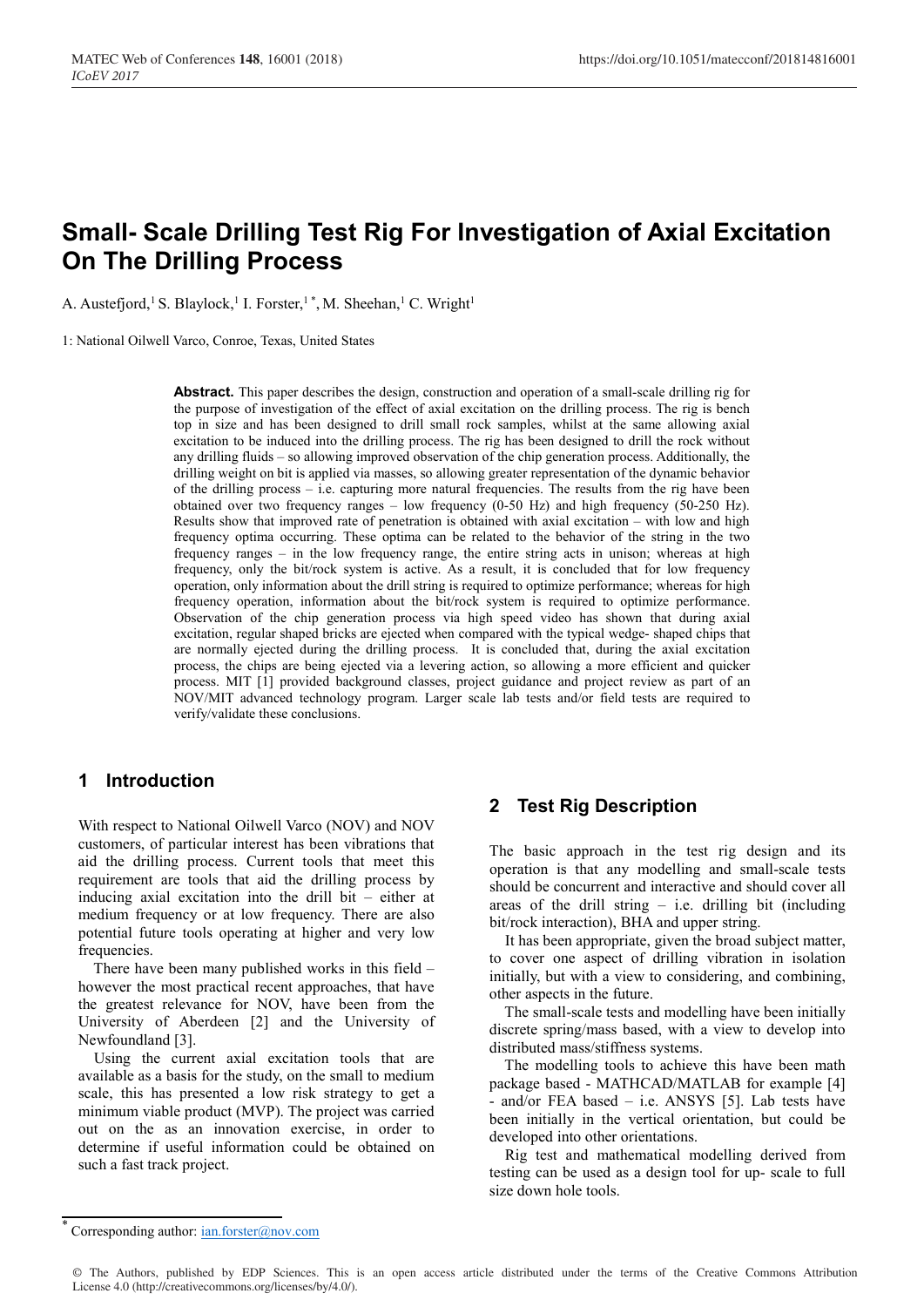The test rig is shown in figure 1.



**Figure 1 –** Test rig

Small-scale rig – pros

- Low cost.
- Fast build.
- Fail fast philosophy.
- Low risk.
- Small, light- weight  $-$  can be located virtually anywhere.
- Low voltage minimal safety issues.
- Better to have it, than to be without it.
- Even if it fails, lessons will be learned  $-$  to the extent of achieving success at the next iteration.
- Allows NOV to be in a better position to ask the right questions  $-$  i.e. it helps to have a good idea of the answers first.
- Will allow any literature search to be more focused – i.e. will complement a literature search.

Small-scale rig – cons

Fails – see above.

The main design consideration has been the application of weight on bit via masses, rather than by force/actuator – so enabling the dynamic behavior of a typical drill string to be captured – i.e. more natural frequencies. Another design consideration is the use of standard, off the shaft readily available components – for example, using standard masonry bits. Dry cutting has also been adopted, to aid visualization of the chip generation process.

 The small-scale approach has been adopted in other work [6].

## **3 Test Rig Modelling**

Two independent modelling approaches were adopted – running concurrently with the test rig design and

operation: the first being a MATHCAD- based spring mass model approach; and the second ANSYS FEAbased spring model approach. The former allows more readily varied parameters and model adjustment; whereas the latter allows good visualization/animation of results.

The MATHCAD results in figure 2 show that the rig has two main natural frequencies – so justifying the mass based weight on bit application approach.



 **Figure 2 –** MATHCAD rig model frequency response

The results are presented for two rock stiffness's – and indicate that the low frequency response is largely independent of rock stiffness – whereas the high frequency response is not. This high frequency result agrees with other published work (reference 1).

 A further conclusion can be drawn from the ANSYS simulations – that the low frequency response is dependent on the drill string (with the drill string acting in unison); whereas the high frequency response is dependent on the bit rock system in isolation.

## **4 Test Rig Results**

Test rig results presented are for soft rock and hard rock – sandstone and limestone. Two frequency ranges were considered – 0-50 Hz; and 50-250 Hz. High speed video was used to capture the chip generation process for the hard rock case.

#### Soft Rock

For the soft rock results in figures 3 and 4, the largest percent gain in rate of penetration (ROP) was shown to coincide with the best low and high frequency rig

Corresponding author: ian.forster@nov.com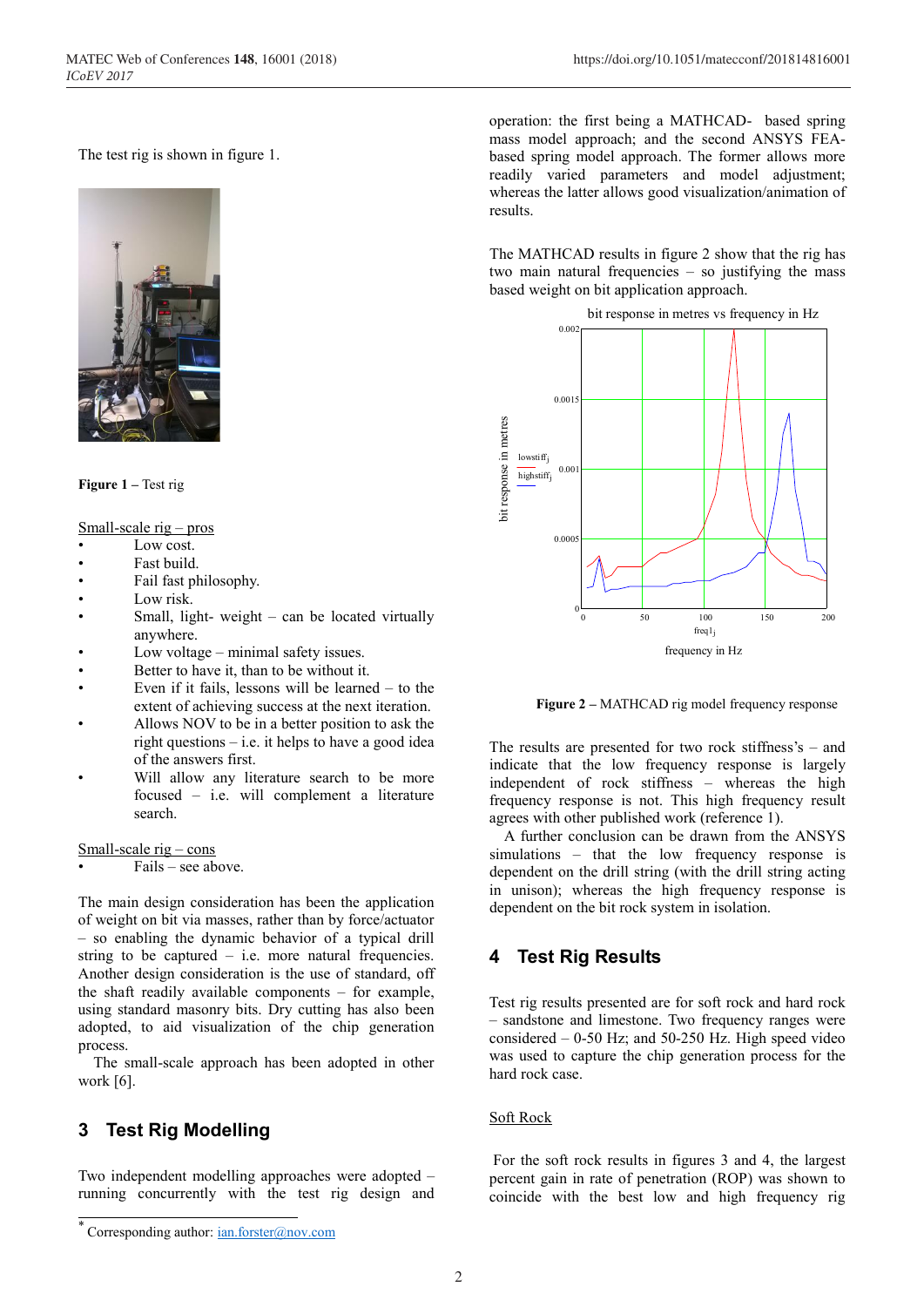#### responses.



 **Figure 3 –** Test rig low frequency percent ROP gains



 **Figure 4 –** Test rig high frequency percent ROP gains

#### Hard Rock

With the harder rock at low frequency and an upgraded rig, the same peak ROP frequency was repeated – for small and larger bits; however, there was a very low frequency secondary peak - not see in the first results – figures 5 and 6. This latter feature may have been as a result of the excitation frequency synchronizing with the chip generation frequency, and may have not been apparent on the pre-upgrade rig - due to energy dissipation. Additionally, it could also be due, in part, to rig structural resonance (again, only apparent after rig upgrade). This justifies further investigation.



**Figure 5 –** Test rig low frequency small bit percent ROP gains



**Figure 6 –** Test rig low frequency large bit percent ROP gains

#### High Speed Video

High speed video test were conducted over a variety of frequencies – from 5 hz up to 150 hz.

However, the  $100$  hz result is presented here – as the migration of cuttings across the rock during the 100 Hz test, lended itself well to analysis of the debris field via microscope – figures 7-10. Note that the calutated normal drilling (non excitation) chip generation frequency based on depth of cut and rpm would be of the order of 100 Hz. Observed chip generation frequency was of the order of the natural frequency of the string – suggesting that this is an important driver.

 Any issues with dry cutting were also investigated – i.e. a back to back test was run with and without dust extraction applied – and no observable difference was noted in tersms of ROP. However, further invetigation is still justified.

 From the microscope photos, the chip size and shape matched the expected size and shape based on excitation frequency, rpm and bit size.

Corresponding author: ian.forster@nov.com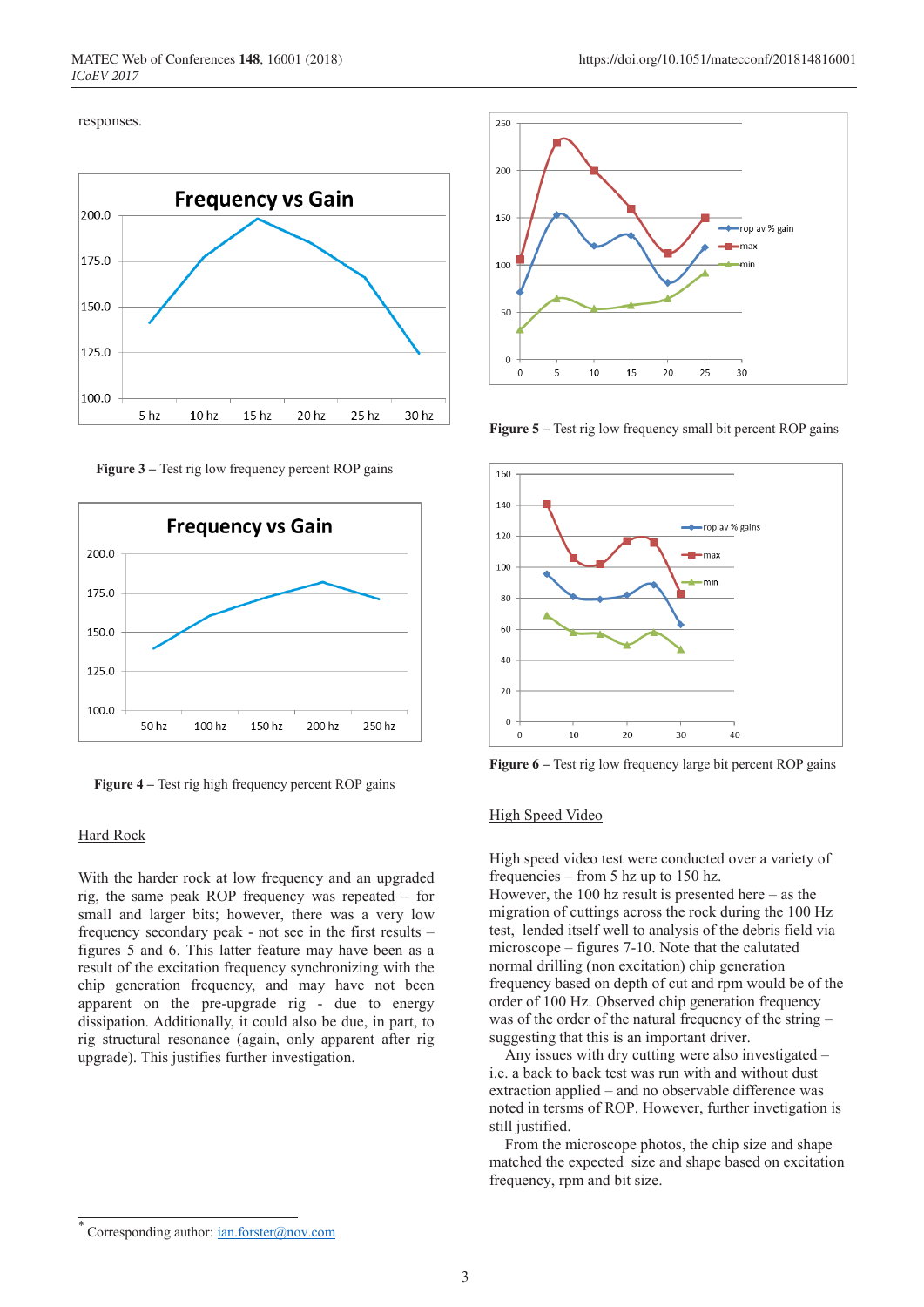A proposal for the chip generation process during axial excitation is given – suggesting a levering action is used to generate the chips – analogous to a jack hammer – resulting in lower energy required to fail the rock (in bending and tension) – figure 11.



 **Figure 7 –** debris field image



Chips from excitation

 **Figure 8 –** debris field microscope image



**Figure 9 –** debris field microscope image





 **Figure 10 –** expected chip shape

• Chip tensile failure and ejection – earlier due axial upward movement – chip size depends on frequency and rpm - chip is effectively levered out– smaller chip and small amount of

Corresponding author: ian.forster@nov.com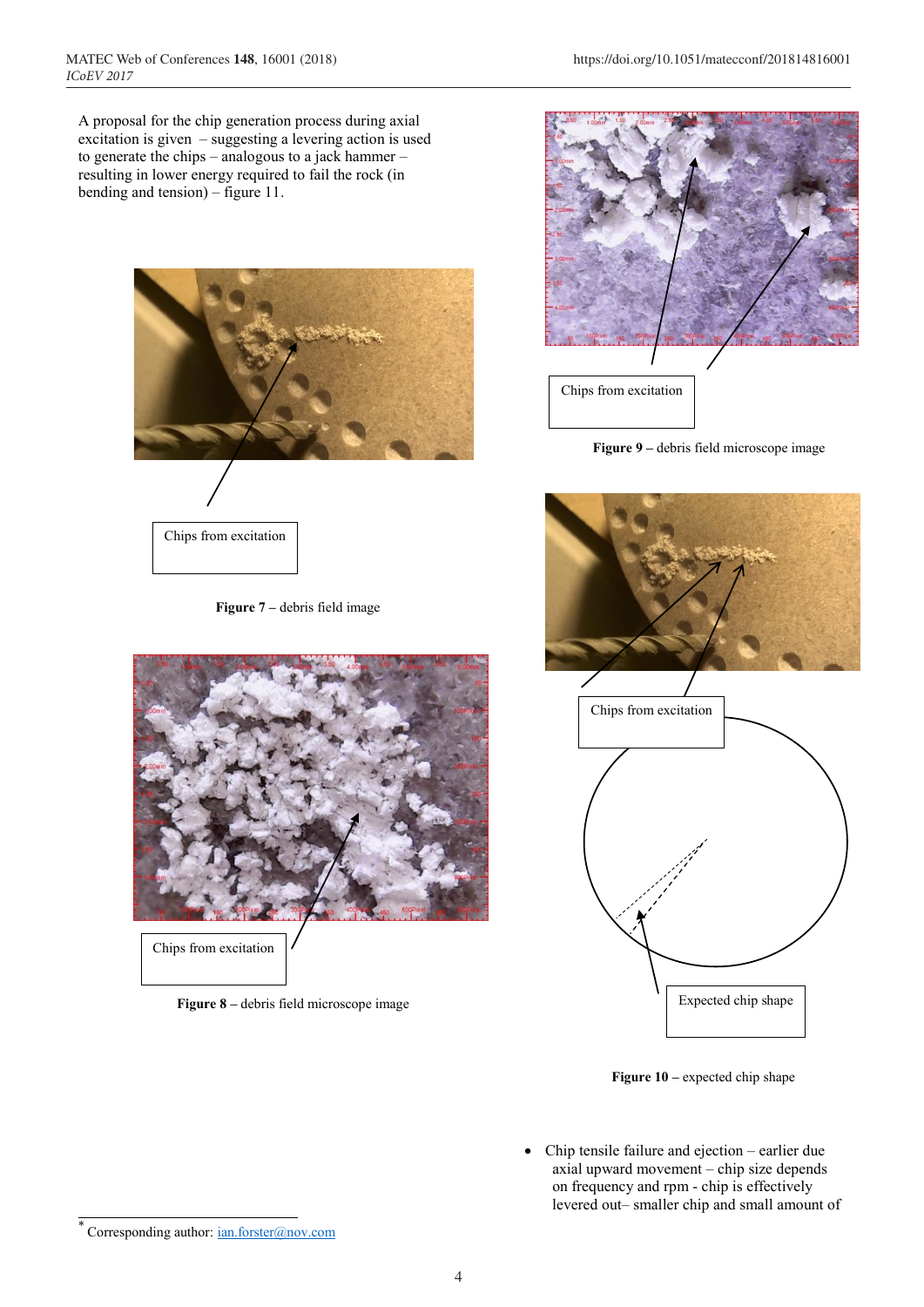material needing to be compressed/crushed – chip size more controlled



**Note** chip failure is mainly tensile – requiring less energy as the rock will have low tensile strength compared to compressive strength **Note** also that lower frequency excitation will tend to form larger chips than at high frequency – at a given rpm

**Figure 11** – excitation chip generation

## **5 Results Summary**

- 1. Very low frequency benefits possible synchronization with chip generation and/or rig structural resonance – quasistatic.
- 2. Low frequency peak ROP gain at 20-25 Hz coincident with string resonance.
- 3. High frequency peak ROP gain coincident with bit rock system resonance.
- 4. Larger bit tests results variability offset.
- 5. Dry testing beneficial for visualization, effect on results checked but further investigation still required.
- 6. Mechanical specific energy (MSE) results mirrored ROP during excitation– but mitigated due to increased torque.
- 7. When electrical energy included in MSE formulation – increased by a factor of 9.

## **6 Conclusions**

- 1. The small-scale rig approach has been validated.
- 2. Low and high frequency tools have been identified – and a possible very low frequency tool.
- 3. Low frequency tools are current NOV tools and therefore the results can be used for optimization and modelling development.
- 4. The chip generation results can feed into bit/cutter design.
- 5. High frequency tools are possible for the future.

## **7 Further Work**

- 1. Further tests using hard rock
- 2. Further upgrades higher data rate data acquisition for higher frequency tests.
- 3. Investigation of varying rock/support stiffness.
- 4. String modelling development with respect to NOV tools.
- 5. Further High- speed video of bit rock interaction
- 6. Higher frequency tests up to 1 KHZ and higher
- 7. Inclination tests
- 8. Further investigate the large variations in repeated, identical tests.
- 9. Very low frequency investigation with respect to synchronization with normal chip generation rate.
- 10. Cloned rigs to investigate specific phenomena in more detail – possibly at other establishments.
- 11. Investigation on any disadvantages of dry testing over wet testing.

## **Acknowledgements**

- 1. ICOEV 2017
- 2. NOV
- 3. MIT
- 4. Project team members

## **Glossary**

- NOV National Oilwell Varco
- MIT Massachusetts Institute of Technology
- MSE mechanical specific energy
- RPM revs per minute
- ROP rate of penetration MVP – minimum viable product

<sup>8.</sup> MSE suggests that a mechanical system would be preferable for excitation.

Corresponding author: ian.forster@nov.com